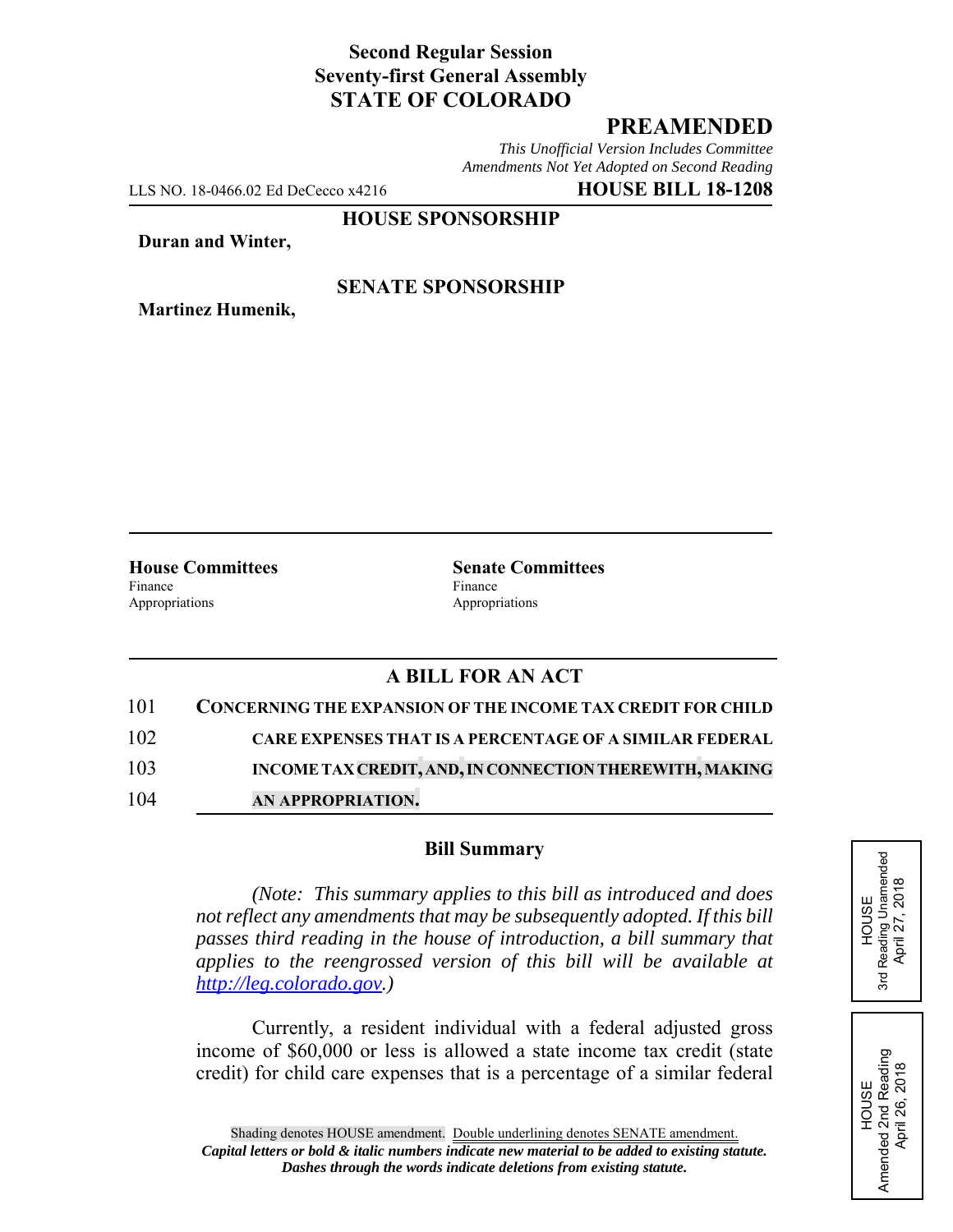income tax credit claimed (federal credit). The amount of the state credit depends on the individual's adjusted gross income (AGI). If the individual's AGI is:

- **\$25,000** or less, then the state credit is 50% of the federal credit;
- ! \$25,001 to \$35,000, then the state credit is 30% of the federal credit; and
- ! \$35,001 to \$60,000, then the state credit is 10% of the federal credit.

The bill expands the state credit by allowing a resident individual with an AGI that is less than or equal to \$150,000 to claim a credit that is equal to 80% of the individual's federal credit.

1 *Be it enacted by the General Assembly of the State of Colorado:*

- 
- 2 **SECTION 1.** In Colorado Revised Statutes, 39-22-119, **amend**
- 3 (1)(a) introductory portion, (2), and (3); and **add** (1.7) as follows:
- 

# 4 **39-22-119. Expenses related to child care - credits against state**

 **tax.** (1) (a) For income tax years beginning on and after January 1, 1996, BUT BEFORE JANUARY 1, 2019, if a resident individual claims a credit for child care expenses on the individual's federal tax return, the individual shall be allowed a child care expenses credit against the income taxes due 9 on the individual's income under this article ARTICLE 22 calculated as 10 follows:

 (1.7) FOR INCOME TAX YEARS BEGINNING ON AND AFTER JANUARY 12 1, 2019, IF A RESIDENT INDIVIDUAL'S FEDERAL ADJUSTED GROSS INCOME 13 IS LESS THAN OR EQUAL TO SIXTY THOUSAND DOLLARS AND THE INDIVIDUAL CLAIMS A CREDIT FOR CHILD CARE EXPENSES ON THE INDIVIDUAL'S FEDERAL TAX RETURN, THEN THE INDIVIDUAL IS ALLOWED A CHILD CARE EXPENSES CREDIT AGAINST THE INCOME TAXES DUE ON THE INDIVIDUAL'S INCOME UNDER THIS ARTICLE 22. THE AMOUNT OF THE 18 CREDIT IS AN AMOUNT EQUAL TO FIFTY PERCENT OF THE CREDIT FOR CHILD CARE EXPENSES CLAIMED ON THE INDIVIDUAL'S FEDERAL TAX RETURN.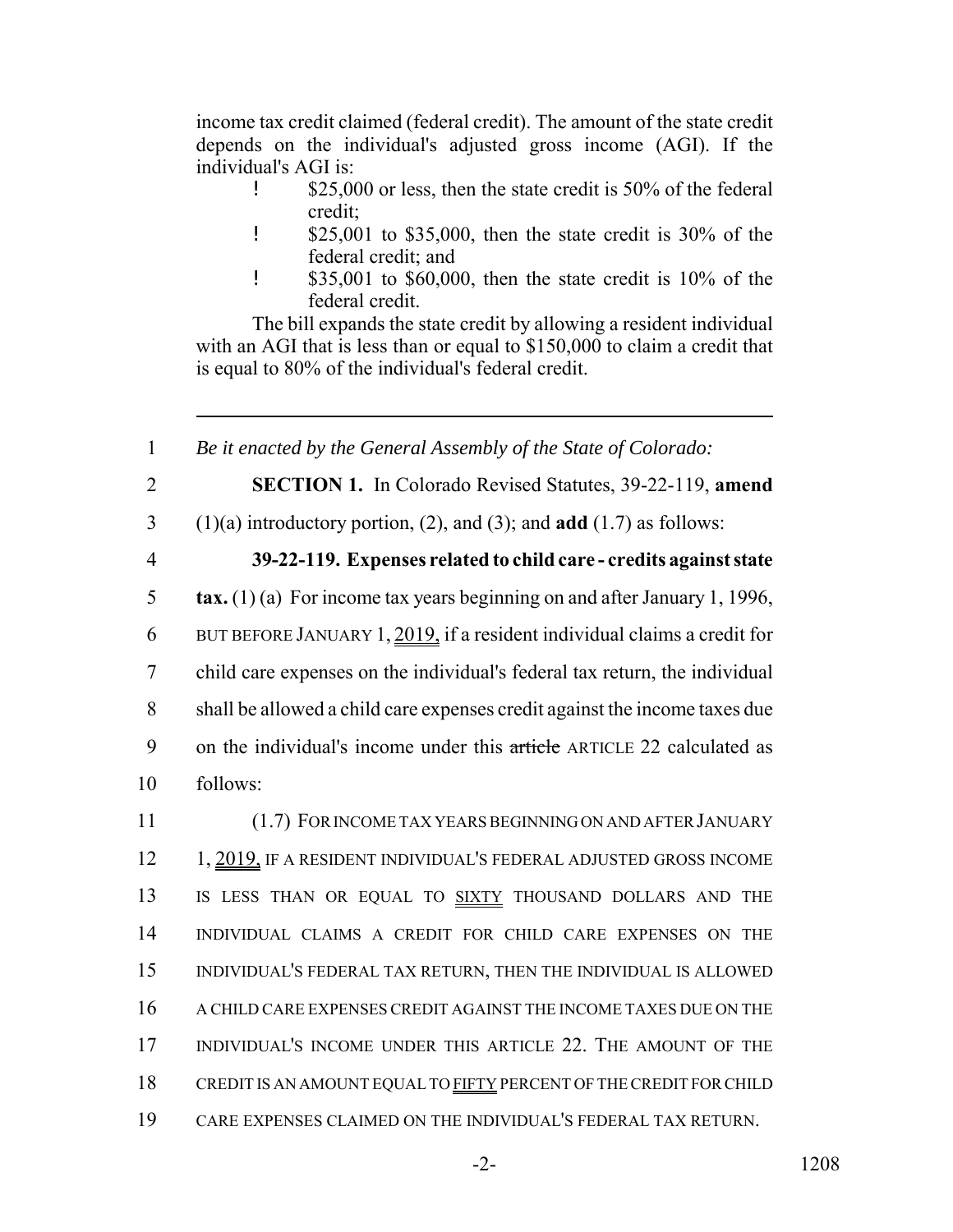1 (2) If the credits allowed under  $\frac{\text{subsection}(1)}{\text{subsection}(1)}$  SUBSECTIONS 2 (1)  $AND(1.7)$  of this section exceed the income taxes due on the resident individual's income, the amount of the credits not used to offset income taxes shall not be carried forward as tax credits against the resident individual's subsequent years' income tax liability and shall be refunded to the individual.

 (3) The child care expenses credits allowed under subsection (1) SUBSECTIONS (1) AND (1.7) of this section shall not be allowed to a resident individual who is receiving child care assistance from the state department of human services except to the extent of the taxpayer's unreimbursed out-of-pocket expenses that result in a federal credit for child care expenses.

 **SECTION 2. Appropriation.** (1) For the 2018-19 state fiscal year, \$38,558 is appropriated to the department of revenue. This appropriation is from the general fund. To implement this act, the department may use this appropriation as follows:

 (a) \$13,523 for use by the taxpayer service division for personal services, which amount is based on an assumption that the division will require an additional 0.3 FTE;

 (b) \$4,703 for use by the taxpayer service division for operating expenses;

23 (c) \$9,840 for tax administration IT system (GenTax) support; and (d) \$10,492 for document management, which includes \$7,588 for the purchase of document management services.

 (2) For the 2018-19 state fiscal year, \$7,588 is appropriated to the department of personnel. This appropriation isfromreappropriated funds